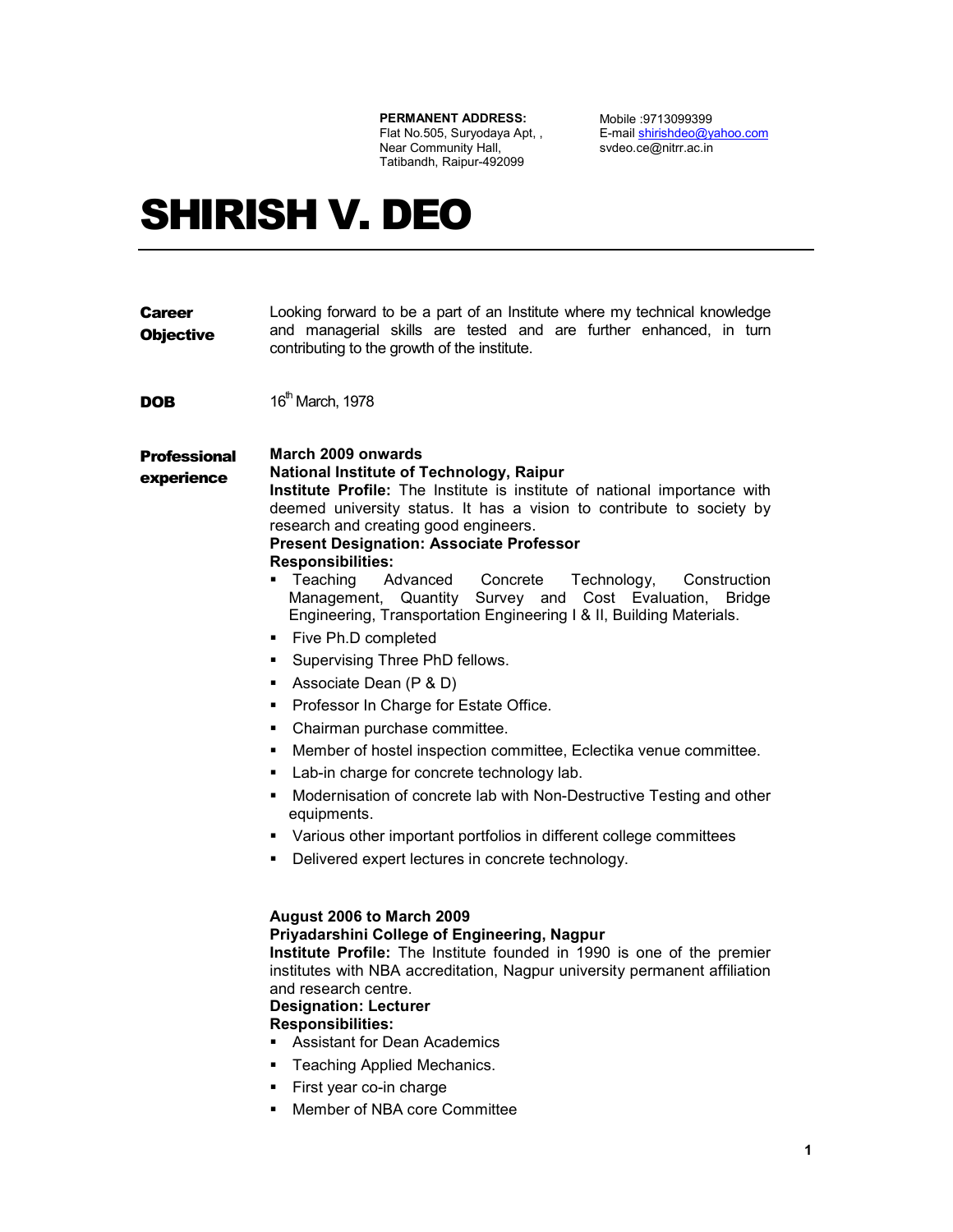- **Lab-in charge for engineering mechanics lab.**
- Various other portfolios in different college committees

### November 2002 to August 2006 Visvesvaraya National Institute of Technology, Nagpur Institute Profile: The Institute is institute of national importance with deemed university status. It has a vision to contribute to society by research and creating good engineers. Designation: Adhoc Lecturer Responsibilities: **Teaching subjects like RCC, Pre-stressed concrete, Project Planning** and Management, Surveying, Building Design and Drawing and concrete technology. **Arranging survey camp for IVth sem students.**  Assisting in Examination, Equipment procurements and Refurbishment of the department. January 2002 to November 2002 Enviro Geosynthetics, New Delhi Company Profile: The firm had 15 years experience in consultancy of various Reinforced Earth Projects. Designation: Design Engineer Responsibilities: **Design of various reinforced earth projects.**  Supervision of various reinforced earthwork construction in embankments and bridges. Successfully managing a team of 3 draftsmen for various projects. Summary of qualifications March2012 Doctor of Philosophy, from VNIT, Nagpur Ph.D Dec 2001 Birla Institute Of Technology & Science, Pilani M.E. (Civil) C.G.P.A.- 8.1/10 July 1999 Visvesvaraya Regional College Of Engineering, Nagpur B.E. (Civil) 65.92% Area of research Structural Design, Use of marginal materials in concrete for their higher utilization. Research **Project** 1. Parametric Study of Eco-friendly Concrete/Composite by Partial Replacement of Sand and Cement with Locally Available Industrial Byproducts. Sponsoring Agency:- CGCOST. **Google Citations** All Since 2017 Citations 477 456 h-index 10 10 i10-index 11 11

| <b>Research</b>   | 16.69 on 21-01-2022 |
|-------------------|---------------------|
| <b>Gate Score</b> |                     |
|                   | 3 Published         |

Patent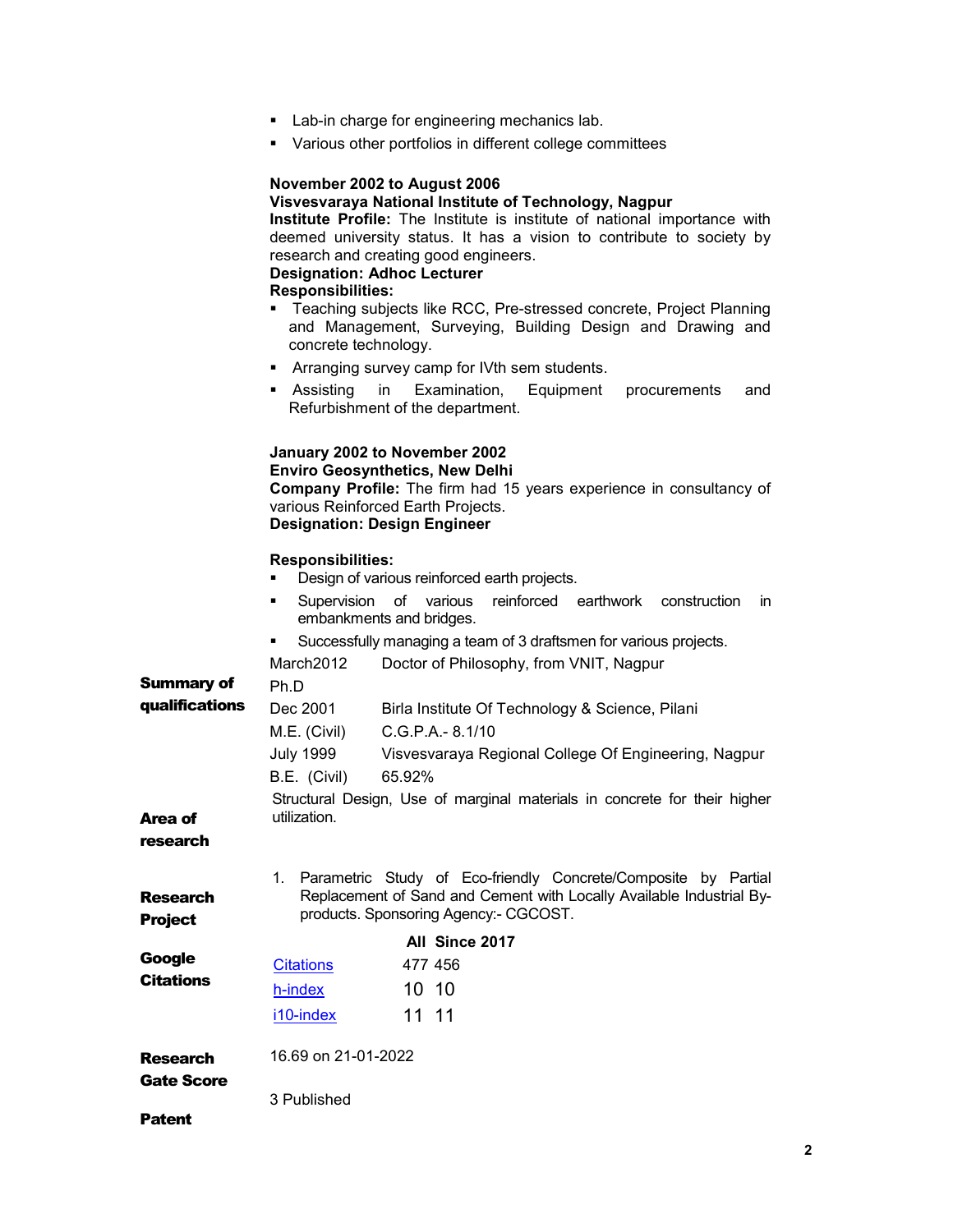Research

# **Contribution**

International journal papers:

- 1. Rath, B, Deo, S. V. and Ramtekkar, G. (2022), "An Experimental Study on Strength and Durability of Glass Fiber Reinforced Cement Concrete with Partial Replacement of Cement and Sand with Coal Ashes Available in Central Chhattisgarh Region", Current Applied Science and Technology Vol. 22 No. 1 (January-February 2022) DOI:10.55003/cast.2022.01.22.010 (Indexed in SCOPUS)
- 2. Rathore, A. S., Pradhan, M., Deo, S. V., and Dash, A. K. (2022), "Coal Mine Overburden As Resource Material For Making Brick", International Journal of Engineering Trends and Technology Volume 70 Issue 1, 118-125, January, 2022 ISSN: 2231 – 5381 /doi:10.14445/22315381/IJETT-V70I1P213 (Indexed in SCOPUS)
- 3. Kanthe, V., Deo S. V. and Murmu, M. (2021), "Modulus of elasticity of blended concrete containing multiple admixtures for sustainability infrastructural material", Innovative Infrastructure Solutions, published online on 08-10-21, https://doi.org/10.1007/s41062-021-00599-6 (Indexed in SCOPUS)
- 4. K. Venkateswarlu, S. V. Deo, M. Murmu, (2021) "Effect of Super Absorbent Polymer on Workability, Strength and Durability of Self Consolidating Concrete", International Journal of Engineering, Transactions B: Applications Vol. 34, No. 05, (May-2021) 1118- 1123, doi: 10.5829/ije.2021.34.05b.05 (Indexed in SCOPUS)
- 5. Rath, B, Deo, S. V. and Ramtekkar, G. (2020) "Modification of ACI209R-92 Concrete Shrinkage Model for Partial Replacement of Cement with Fly Ash and Sand with Pond Ash" Advances in Civil Engineering Materials, doi:10.1520/ACEM20200036 / Vol.9 / No. 1 / 2020, pp 602-620, October 2020. (Indexed in SCOPUS)
- 6. Singh Abhishek , Ch.L.Phaneendra , G.S.Saiveera , Chandravanshi Saurabh, Sharma Udit and S.V. Deo (July-2020), "Feasibility of Bentonite as An Internal Curing Agent in Concrete", Current Materials Science, 2020, Vol. 19, No. 1, http://dx.doi.org/10.2174/2666145413999201123194930 (Indexed in SCOPUS)
- 7. Palod, R., Deo, S. V. and Ramtekkar, G. (2020), "Sustainable Approach for Linz-Donawitz Slag Waste as a Replacement of Cement in Concrete: Mechanical, Microstructural and Durability Properties", Advances in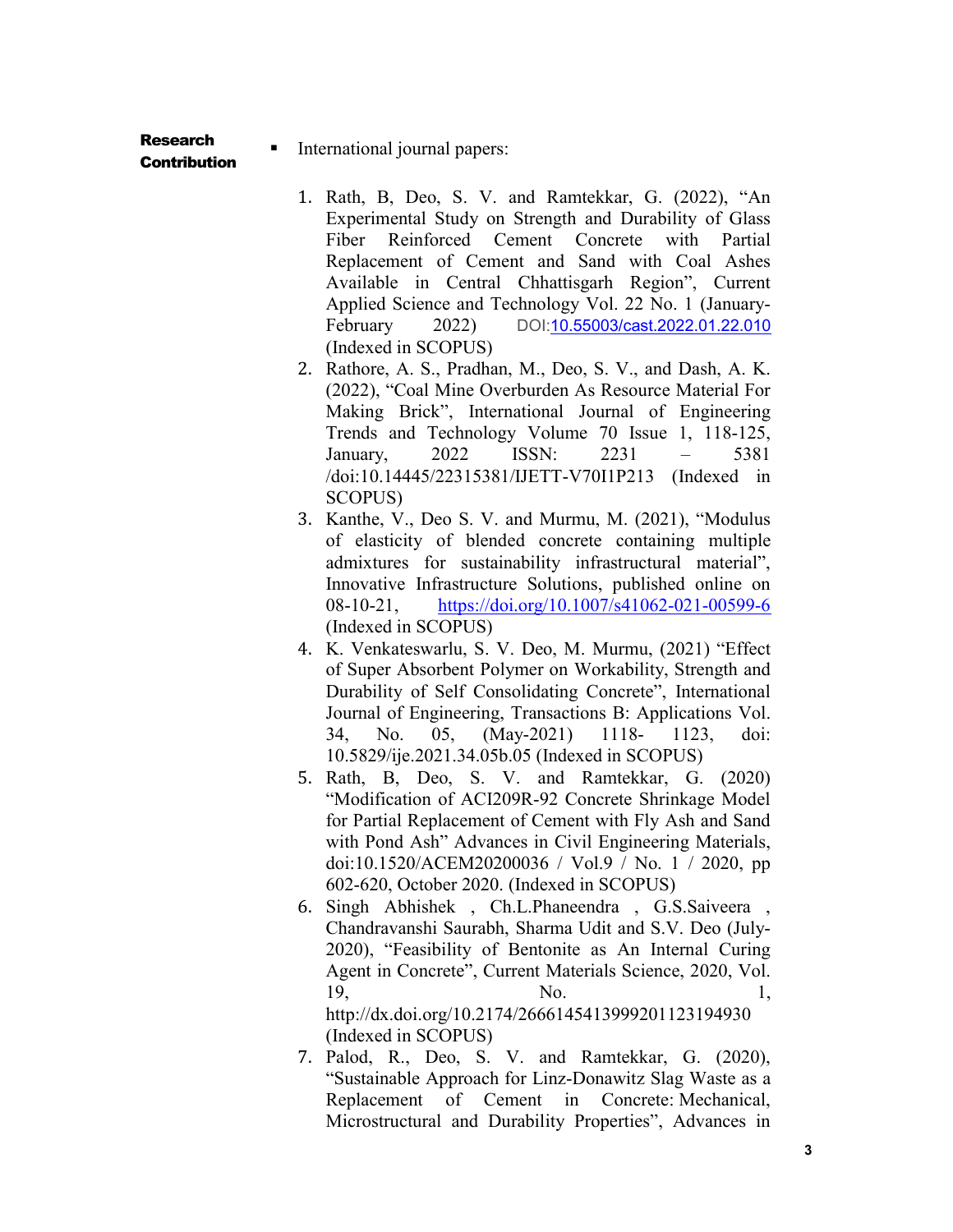Civil Engineering, Vol. July 2020, https://doi.org/10.1155/2020/5691261 (Indexed in SCOPUS and SCI Expanded)

- 8. Palod, R., Deo, S. V. and Ramtekkar, G. (2020), Effect on mechanical performance, early age shrinkage and electrical resistivity of ternary blended concrete containing blast furnace slag and steel slag. MATERIALS TODAY:PROCEEDINGS, Volume 32, Part 4, 2020, Pages 917-922 April 2020 DOI: 10.1016/j.matpr.2020.04.747 (Indexed in SCOPUS)
- 9. M.Nasim, U.K.Dewangan and S.V.Deo, "Effect of crystalline admixture, flyash,and PVA fiber on self-healing capacity of concrete, Materials Today: Proceedings, Volume 32, Part 4, 2020, Pages 844-849 https://doi.org/10.1016/j.matpr.2020.04.062 April 2020. (Indexed in SCOPUS)
- 10. M. Nasim, U. K. Dewangan and S. V. Deo, Autonomous healing in concrete by crystalline admixture: A review, Materials Today: Proceedings, Volume 32, Part 4, 2020, Pages 638-644 https://doi.org/10.1016/j.matpr.2020.03.116, April 2020. (Indexed in SCOPUS)
- 11. Rath, B, Deo, S. V. and Ramtekkar, G. (2020) "A Proposed Mix Design of Concrete with Supplementary Cementitious Materials by Packing Density Method", Iranian Journal of Science and Technology, Transactions of Civil Engineering, https://doi.org/10.1007/s40996-020- 00362-4, Feb-2020 (Indexed in SCOPUS)
- 12. Rath, B, Deo, S. V. and Ramtekkar, G. (2019) "Behaviour of Early Age Shrinkage of Concrete with Binary and Ternary Combination of Fly Ash and Pond Ash with Addition of Glass Fiber", Iranian (Iranica) Journal of Energy and Environment 10(4): 248-255, Nov-2019
- 13. Raut, M. and Deo, S. V. (2019), "Influence of High Volume Fly Ash as a Replacement of Cement and Sand Along With Glass Fiber on the Durability of Concrete", International Journal of Engineering and Advanced Technology (IJEAT) ISSN: 2249-8958, Volume-8 Issue-5, June 2019. (Indexed in SCOPUS)
- 14. Kanthe, V., Deo S. V. and Murmu, M. (2019), "Effect on Autogenous Healing in Concrete by Fly Ash and Rice Husk Ash", Iranian (Iranica) Journal of Energy and Environment 10 (2): pp154-158, June – 2019.
- 15. Kanthe, V., Deo S. V. and Murmu, M. (2019), "Effect of Fly Ash and Rice Husk Ash as Partial Replacement of Cement on Packing Density and Properties of Cement", International Journal of Innovative Technology and Exploring Engineering (IJITEE) ISSN: 2278-3075,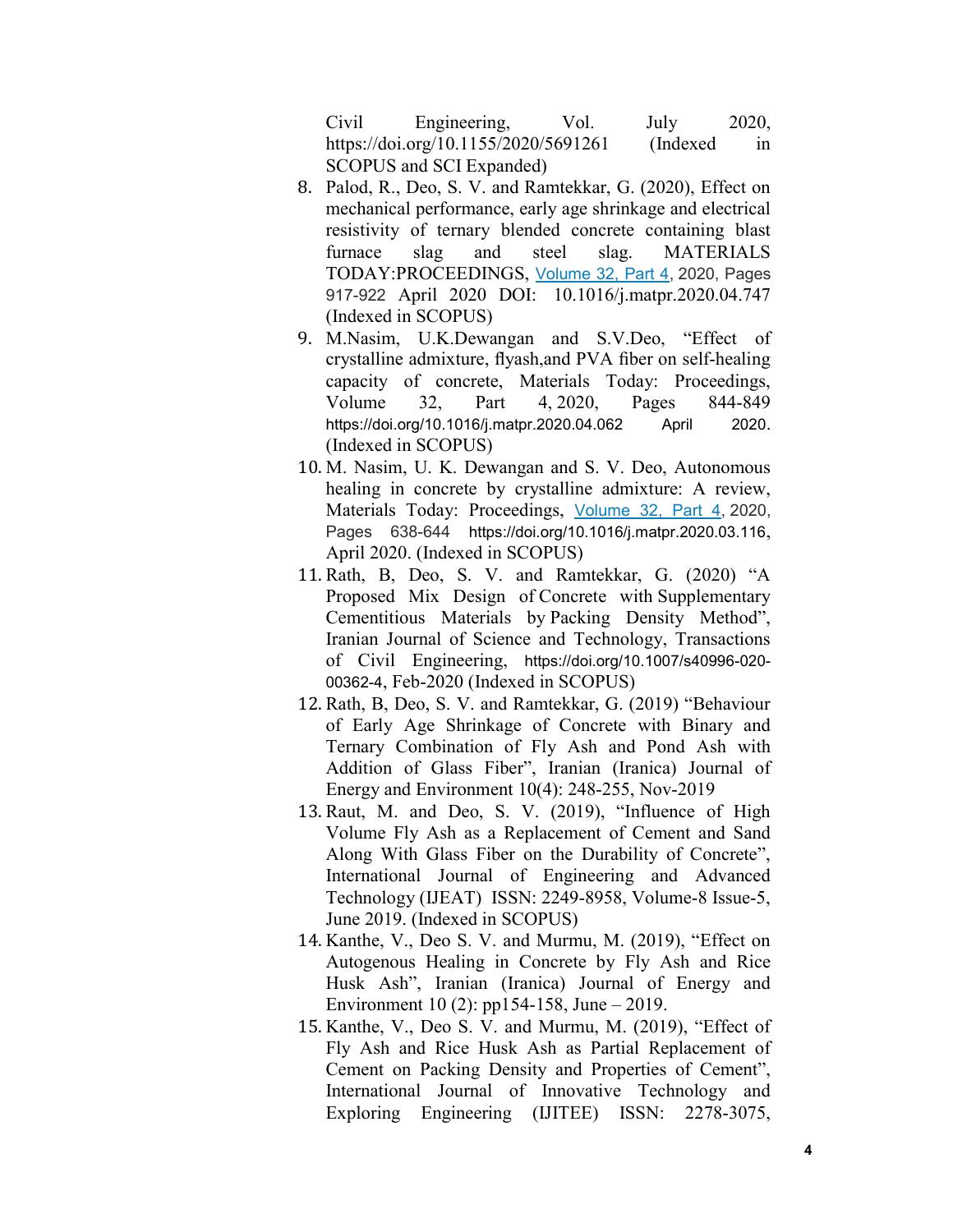Volume-8 Issue-7, May, 2019 (Scopus Indexed).

- 16. Palod, R., Deo, S. V. and Ramtekkar, G. (2019), "Utilization of waste from steel and iron industry as replacement of cement in mortars" Vol.:(0123456789) 1 3, Journal of Material Cycles and Waste Management, June 18, https://doi.org/10.1007/s10163-019-00889-3 (SCI Indexed)
- 17. Kanthe, V., Deo S. V. and Murmu, M. (2018), "Effect of fly ash and rice husk ash on strength and durability of binary and ternary blend cement mortar", Asian journal of civil engineering, 19, pp-963-970 (Scopus Indexed)
- 18. Kanthe, V., Deo S. V. and Murmu, M. (2018), "Combined use of fly ash and rice husk ash in concrete to improve its properties", International Journal of Engineering TRANSACTIONS A: Basics Vol. 31, No. 7, (July 2018), pp-1012-1019 (Scopus Indexed).
- 19. Raut, M. and Deo, S. V. (2018), "Use of high volume fly ash on early age shrinkage in concrete for local hot and dry condition", Journal of engineering science and technology, Vol. 13, No. 7 (2018) pp-2036-2046 (Scopus Indexed).
- 20. Yadav, N., Deo, S. V. and Ramtekkar, G. (2018), "Workable and robust concrete using high volume construction and demolition waste in sub tropical climate", International journal of technology, Vol 3, 2018, pp 537- 548 (Scopus Indexed).
- 21. Yadav, N., Deo, S. V. and Ramtekkar, G. (2018), "Internally cured glass fiber reinforced sustainable concrete in subtropical climate – A parametric investigation" International Journal of Engineering-Transactions A: Basics 31 (4), 356-363 (Scopus Indexed).
- 22. Rath, B, Deo, S. V. and Ramtekkar, G. (2017), "Durable Glass Fiber Reinforced Concrete with Supplementary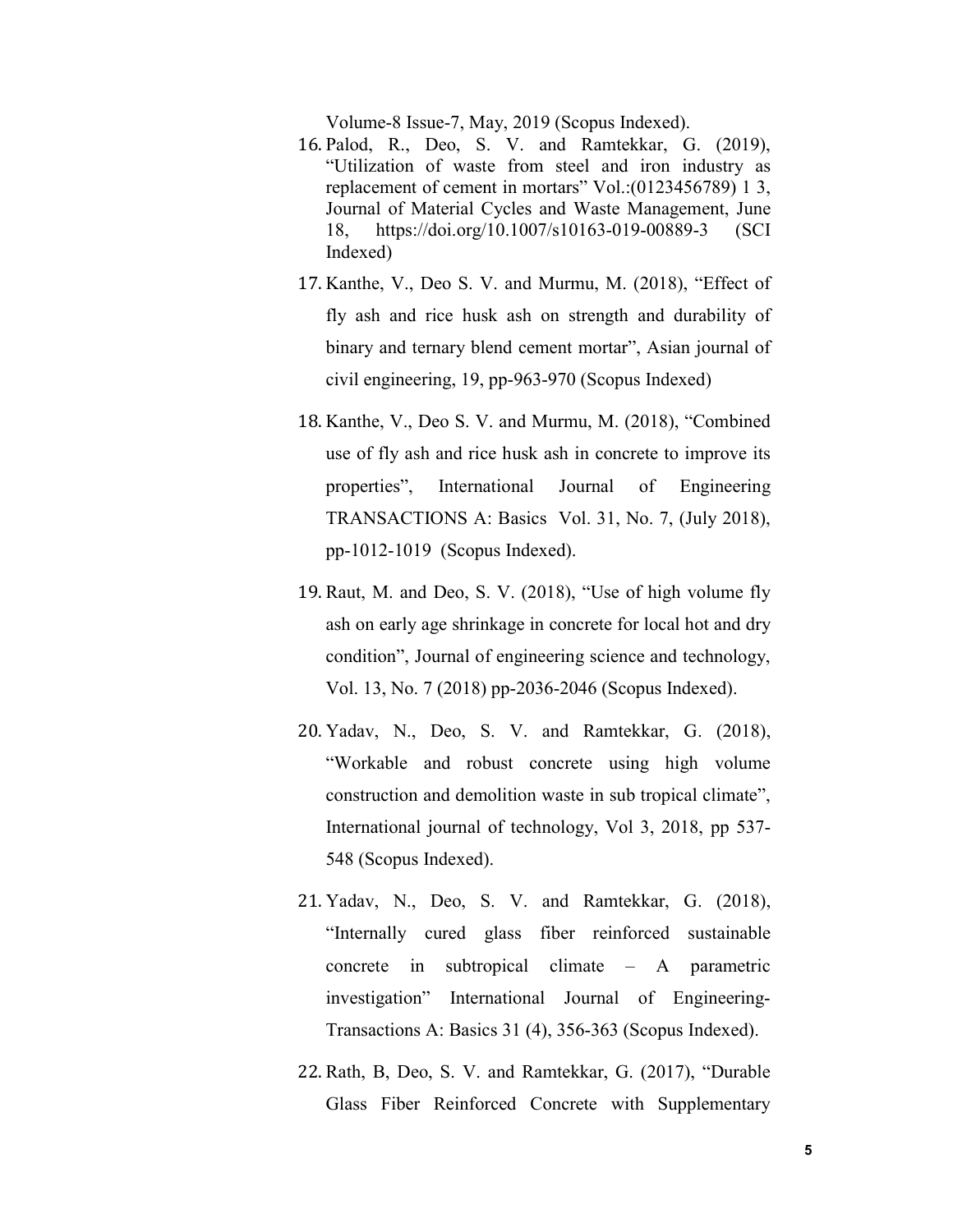Cementitious Materials", International Journal of Engineering (Scopus Indexed), Vol-33(7), pp-999-1006.

- 23. Kunamineni, V, Murmu, M. and Deo, S. V. (2017), "Bacteria based self healing concrete – A review" Construction and Building materials (SCI Expanded Indexed), 152, 1008–1014.
- 24. Raut, M. and Deo, S. V. (2017), "Parametric Study on Production and Utilisation of Fly Ash in India", International journal of earth sciences and engineering, Vol. 10, No. 3, June 2017, pp-558-562, DOI:10.21276/ijee.2017.10.0313.
- 25. Palod, R., Deo, S. V. and Ramtekkar, G. (2017), "Review and suggestions on use of Steel slag in concrete and its Potential use as cementitious component combined with ggbs", International Journal of Civil Engineering and Technology (Scopus Indexed), Vol. 8, Issue 4, April 2017, pp- 1026-1035.
- 26. Yadav, N., Deo, S. V. and Ramtekkar, G. (2017), "Mechanism and benefits of internal curing of concrete using light weight aggregates and its future prospects in Indian construction industry", International journal of civil engineering and technology, Vol. 8, Issue 5, May 2017, pp – 323-334, (Scopus Indexed).
- 27. Raut, M. and Deo, S. V. (2017), "A parametric study on effect of fly ash together with fiber for sustainable concrete" , International Journal of Civil Engineering and Technology (Scopus Indexed),Vol. 8, Issue 3, March 2017, pp- 100-110.
- 28. Patel, G. K. & Deo, S. V. (2016), "Parametric Study of Natural Organic Materials as Admixture in Concrete"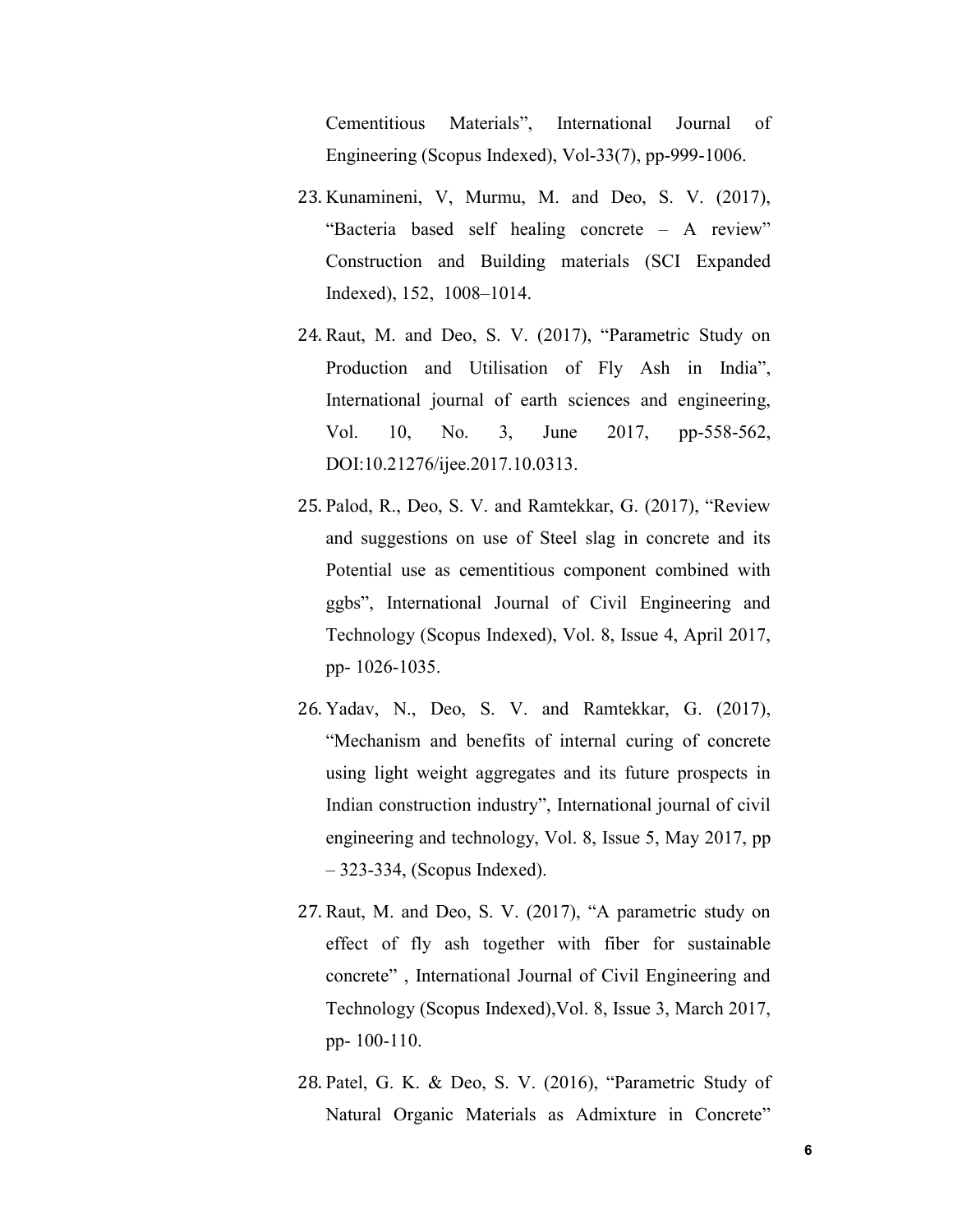International Journal of Applied Engineering Research, Volume 11, Number 9 (2016) pp 6271-6277. (SCOPUS)

- 29. Deo S. V. (2015), "Problems review and suggestions for early high strength, high volume, low lime-fly ash concrete " European Journal of Environmental and Civil Engineering, DOI: 10.1080/19648189.2015.1053153 (SCI Expanded)
- 30. Deo S.V. (2015), "Mix design approach for high 28 days' strength, high volume, low lime fly ash concrete" Road Materials and Pavement Design, DOI: 10.1080/14680629.2015.1026381, pp-1-9. (SCI Expanded)
- 31. Deo S.V. and Pofale A.D.(2015), "Parametric Study for Replacement of Sand by Fly Ash for Better Packing and Internal Curing" Open Journal of Civil Engineering, Vol-5, pp-118-130.
- 32. Deo. S. V. (2014) "Parametric Study of Glass Fibre Reinforced Concrete", Proceedings of Structural Engineering Convention (SEC), IIT Delhi, December 2014 (Scopus Indexed Book Advances in Structural Engineering: Materials, Volume Three, 1 January 2015, ISBN: 978-813222187-6; 978-813222186-9; DOI: 10.1007/978-81-322-2187-6;) pp-1909-1914.
- 33. Deo, S. and Nagwani " Estimating the concrete compressive strength using hard clustering and fuzzy clustering based regression techniques", The Scientific world journal, vol 2014, Article ID 381549, 16 pages, 2014. Doi:10.1155/2014/381549. (SCOPUS)
- 34. Partial Replacement Of Natural Sand By Fly Ash— A Solution To Fly Ash Waste Management, Journal of Solid Waste Management, USA, Vol. 38, Number 1, February 2012, pp- 28-37.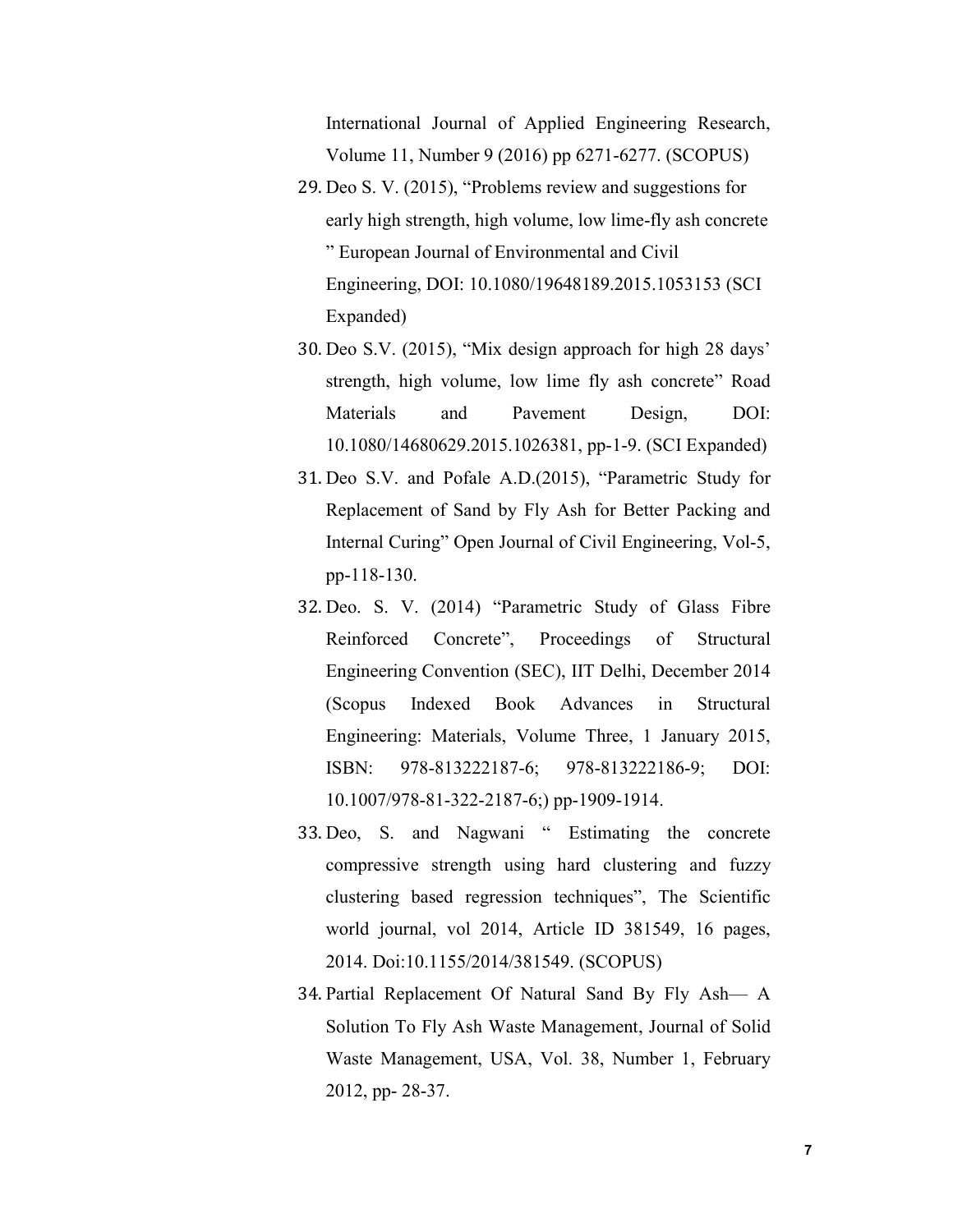35. Comparative Long Term Study of Concrete Mix Design Procedure for Fine Aggregate Replacement with Fly Ash by Minimum Voids Method and Maximum Density Method, Korean Society of Civil Engineers Journal, Korea, Vol. 14, Number 5, September 2010, pp-759-764. (SCI Expanded)

## National journal papers

- 1. Palod, R., Deo, S. V. and Ramtekkar, G. (2016), "Preliminary Investigation on Steel Slag: Production, Processing and Cementitious Properties", Recent Trends in Civil Engineering & Technology, Vol. 6, Issue 2, pp- 17- 22.
- 2. Patel, G. K. & Deo, S. V. (2016), "Effect of natural organic materials as admixture on properties of concrete", Indian Journal of Science and Technology, Vol 9(37) DOI: 10.17485/ijst/2016/v9i37/93541, October 2016.
- 3. Rath, B, Deo, S. V. & Ramtekkar, G.(2016), "A study on early age Shrinkage behaviour of cement paste with binary and ternary combination of fly ash and pond ash", Indian Journal of Science and Technology, Vol. 9(44), November 2016.
- 4. Sharma, H., Govardhan & Deo, S. V., " Earthquake risk reduction development and dister management programme in India", International journal for scientific research and development, Vol-2, Issue-11, Jan 2015, pp-258-272.
- 5. Rath, B. , Deo, S. V. & Ramtekker, G., "Reducing the Life Cycle Cost of Reinforced Concrete Structures by Using Fiber in Concrete", i-manager's Journal on Civil Engineering, Volume: 4 No. 3 Issue : Jun-Aug 2014 pp- 1- 9.
- 6. A Study of Fine Aggregate Replacement with Fly Ash: An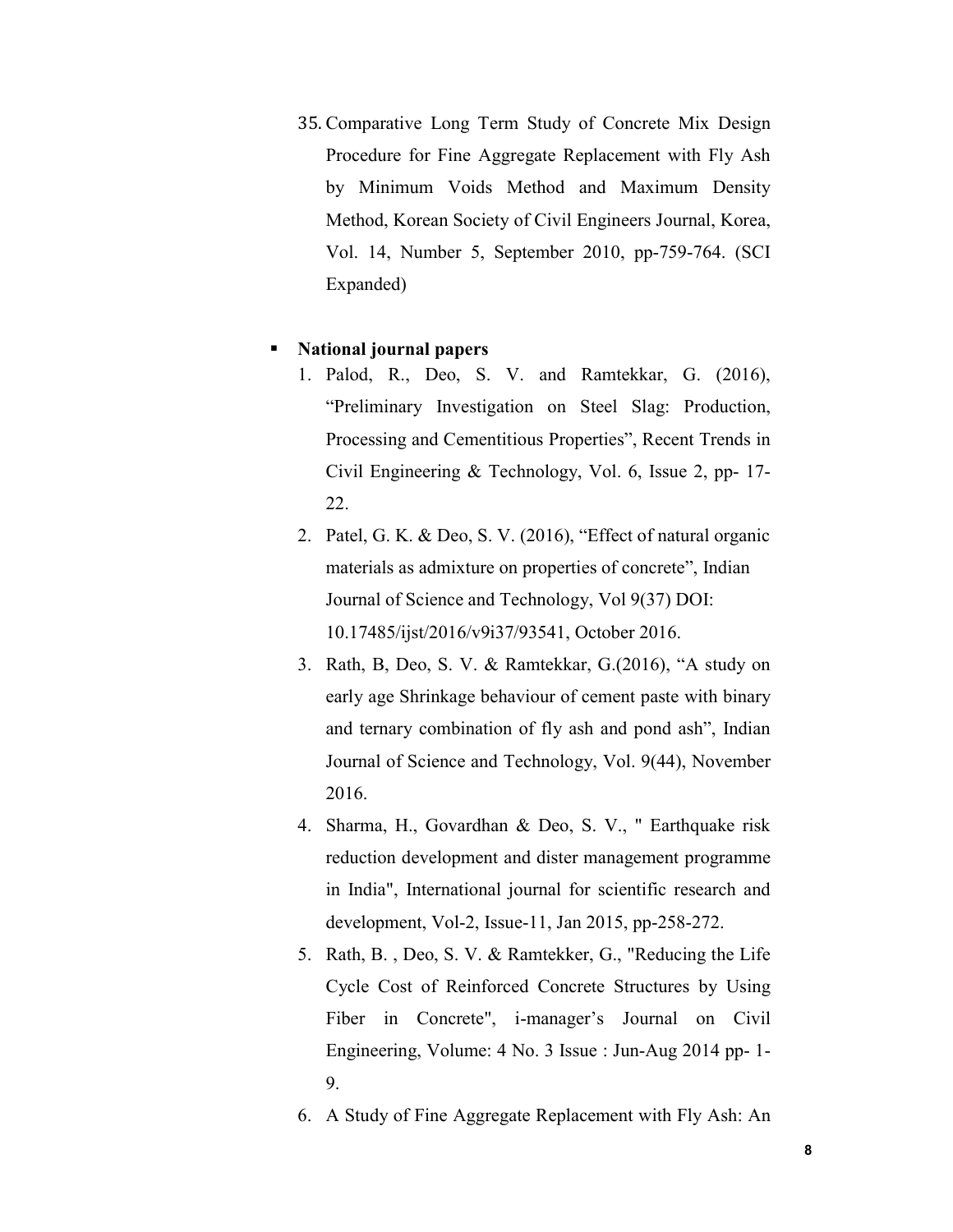Environmental Friendly and Economical Solution, Journal of Environmental Science and Engineering, New Delhi, Vol. 52, No. 4, October 2010, pp-373-378.

- 7. High Strength Concrete with Replacement of Natural Sand by Fly Ash for better packing, Civil Engineering and Construction Review, New Delhi, Vol. 23, August 2010, pp-68-75.
- 8. Comparative study of Partial Replacement of natural sand by fly ash in Ordinary Portland Cement & Portland Pozzolana Cement mortar mixes, Structural Engineering Journal, IUP Chennai, Vol. IV No. 1, January 2011, pp-27- 41.

# International Conferences

- 1. Palod, R., Deo, S. V. and Ramtekkar, G. (2020), "Effect on mechanical performance, early age shrinkage and electrical resistivity of ternary blended concrete containing blast furnace slag and steel slag", 3rd International conference on Innovative technologies for clean and sustainable development, Chandigarh, India, 19th -21st February 2020, pp- 119.
- 2. Deo, S. V., Mohd Nasim and Dewangan, U. K. (2020), "Autonomous healing in concrete by crystalline admixture: A Review", 3rd International conference on Innovative technologies for clean and sustainable development, Chandigarh, India, 19th -21st February 2020, pp- 143.
- 3. Deo, S. V., Mohd Nasim and Dewangan, U. K. (2020), "Effect of crystalline admixture, fly ash, and PVA fiber on self-healing efficiency of early-age cracks in concrete", 3rd International conference on Innovative technologies for clean and sustainable development, Chandigarh, India, 19th -21st February 2020, pp- 144.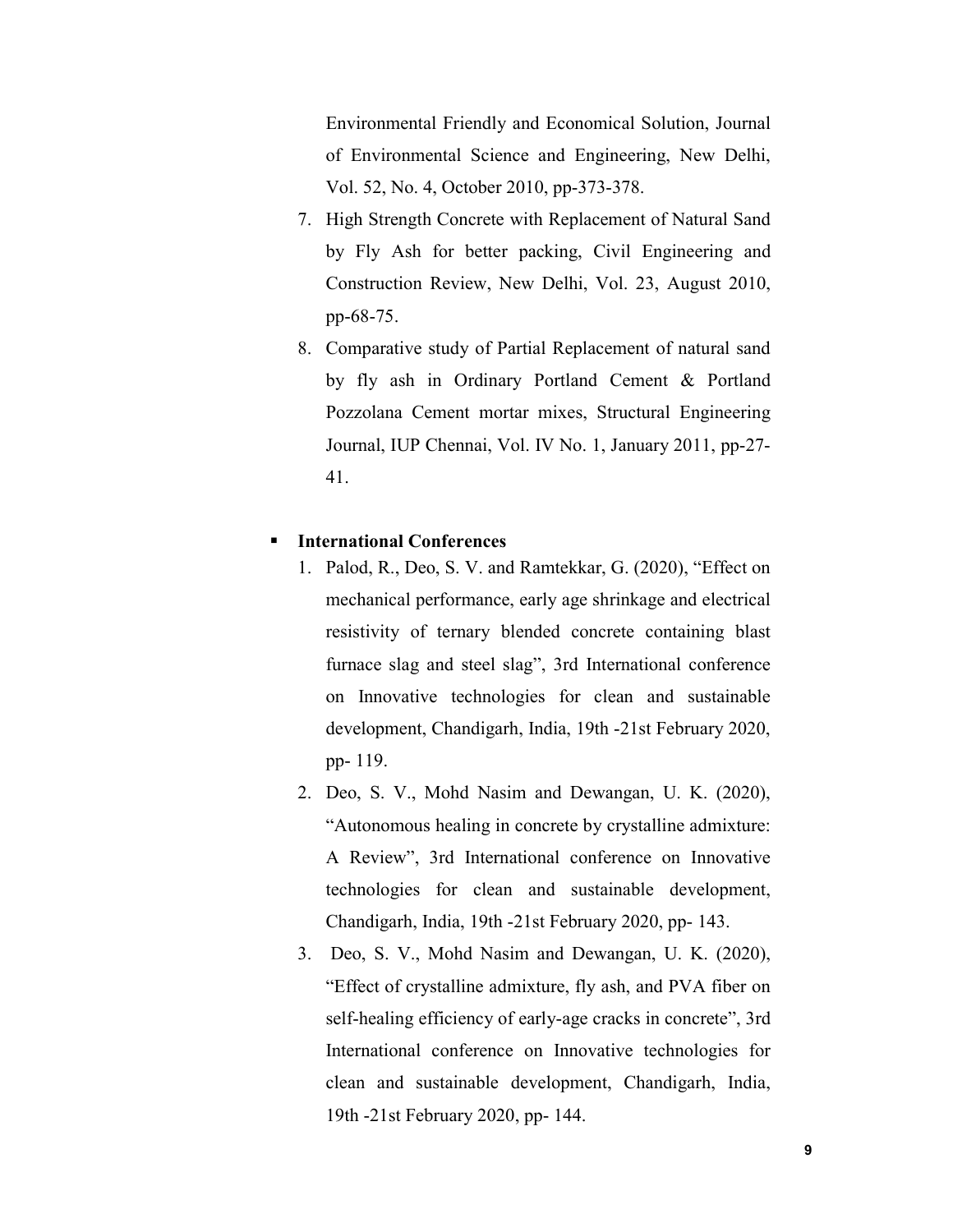- 4. Deo, S. V., Venkateswarlu, K. and Murmu, M. (2020), "Effects of internal curing on self compacting concrete  $-A$ Review", 3rd International conference on Innovative technologies for clean and sustainable development, Chandigarh, India, 19th -21st February 2020, pp- 139.
- 5. Deo, S. V., Singh, A , Ch.L.Phaneendra, Saiveer G.S., Chandravanshi, S, and Sharma U. (2020), "Feasibility of bentonite as an internal curing Agent in concrete", 2nd International conference on recent trends in renewable energy and sustainable global development, Raipur 30th - 31st January 2020.
- 6. Deo, S. V. (2017), "Effect of agricultural waste (RHA) on packing density and water film thickness of concrete", International Conference on Energy, Environment and Economics, (ICEEE 2017) Edinburgh, 11th to 13th December, 2017, pp-76-82.
- 7. Kanthe, V., Deo S. V. and Murmu, M. (2017), "Use of mineral admixtures in concrete for sustainable development", Internal conference on recent trends in civil engineering, science and management, GGSCERC, Nashik, 24-26 March 2017.
- 8. Patel, G. K. and Deo, S. V., "Parametric study of low cost mortar", Proceedings of International conference on Civil, Mechanical and Environmental Engineering Technologies, February 26-27, 2016, SVS College of Engineering, Coimbatore, India.
- 9. Yadav, N., Deo, S. V. and Ramtekkar, G. "Internal curing using secondary materials driving profitability and sustainability in producing concrete" Proceedings of UKIERI Concrete Congress - Concrete Research Driving Profit and Sustainability, November 2-5, 2015, NIT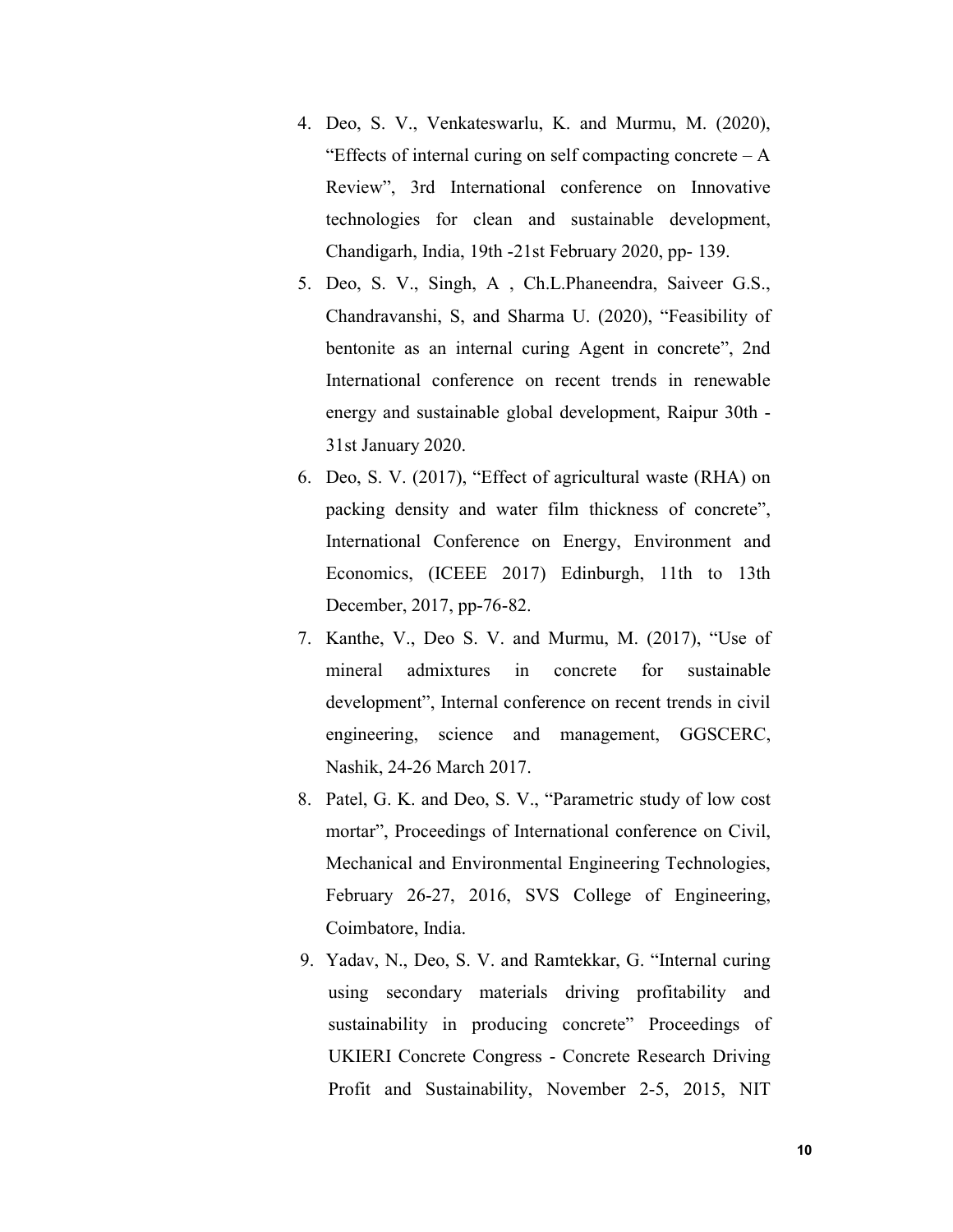Jalandhar, India, pp- 708-716.

- 10.Raut, M. and Deo, S. V. "A review on effect of fly ash and fibers on shrinkage cracking and durability of concrete" Proceedings of UKIERI Concrete Congress - Concrete Research Driving Profit and Sustainability, November 2-5, 2015, NIT Jalandhar, India, pp- 748-771.
- 11.Rath, B., Deo, S. V. and Ramtekkar, G. "A review on possibility of sustainable engineered cement concrete" Proceedings of UKIERI Concrete Congress - Concrete Research Driving Profit and Sustainability, November 2-5, 2015, NIT Jalandhar, India, pp- 2349-2361.
- 12.Sharma, H., Bhatt, G. and Deo, S. V., "Current Status in the Development of Risk Reduction in India" Proceedings of International Conference on Recent Trends & Challenges in Civil Engineering (RTCCE-2014) December 12-14, 2014, MNNIT Allahabad, India, paper id- RTCCE-14/27.
- 13.Sharma, H., Bhatt, G. and Deo, S. V., "A Review on Seismic Performance and Design of High Rise Building" Proceedings of International Conference on Recent Trends & Challenges in Civil Engineering (RTCCE-2014) December 12-14, 2014, MNNIT Allahabad, India, papar id- RTCCE-14/57.
- 14. "Parametric Study of Glass Fibre Reinforced Concrete", Proceedings of the International Conference on Chemical, Biological and Environmental Sciences (ICCBSE 2014), 15-16 December 2014, Pattaya, pp-70-72.
- 15.A Review of High Volume Low Lime Fly Ash Concrete, Proceedings of the International Conference on Biological, Civil and Environmental Engineering 17-18 March 2014, Dubai, pp-62-66.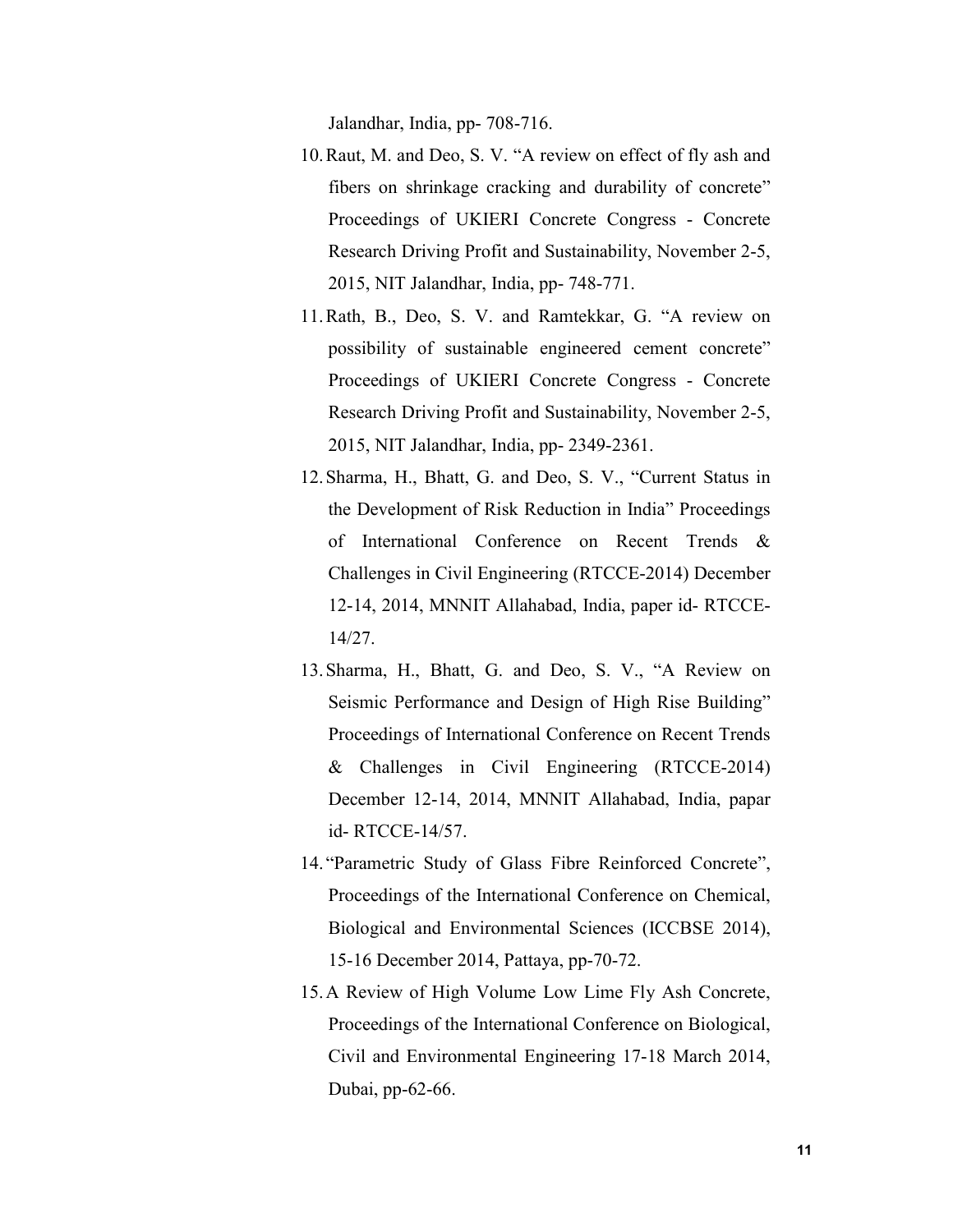- 16.Shear strength improving of RCC structures by steel fibres-A review, Proceedings of the fourth international FIB congress 2014, Mumbai, 10th to 14th Feb 2014, pp-791- 795.
- 17.Fly Ash Waste management by Replacement of Natural Sand by Fly Ash, Proceedings of The 3rd Asian Conference on ECSTASY in Concrete, Chennai, 5th to 9th December,2010 pp-657-666.
- 18.Effect of Fine Aggregate Replacement with Low Lime Unprocessed Fly Ash on Compressive Strength and Flow Properties of Cement Mortar, Proceedings of International Conference on Sustainable Habitat, CIT, Coimbatore, 3rd to 5th January-2008, pp 49.1-49.10.

## National Conferences

- 1. Palod, R., Deo, S. V. and Ramtekkar, G. (2017), "Parametric study of steel slag powder as cementitious material on cement mortars", Urbanisation chalanges in emerging economies, New Delhi, 12-14 December 2017
- 2. Kanthe, V., Deo S. V. and Murmu, M. (2017), "Review on the use of industrial and agricultural by-product for making sustainable concrete", Urbanisation chalanges in emerging economies, New Delhi, 12-14 December 2017
- 3. Rath, B., Deo, S. V. and Ramtekkar, G., "Pond ash: a sustainable Building material for smart Cities", Proceedings of National Conference on Advances in Construction Technology and Management, VNIT Nagpur, 19th -20th February 2016, pp-123-131.
- 4. Palod, R., Deo, S. V. and Ramtekkar, G., "Preliminary investigation on steel slag: production, processing and cementitious properties", Proceedings of National Conference on Advances in Construction Technology and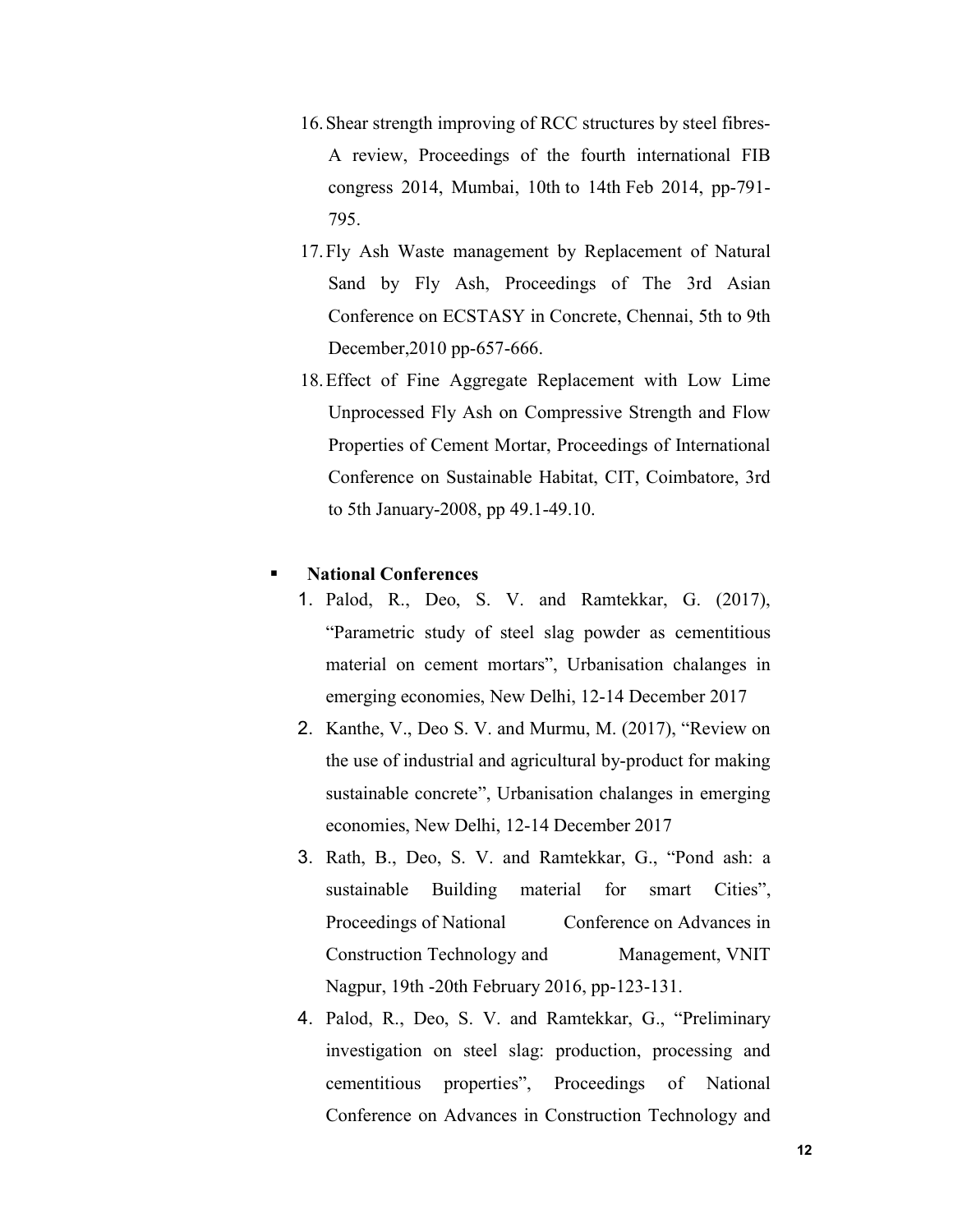Management, VNIT Nagpur, 19th -20th February 2016, pp-209-218.

- 5. Green Concrete for Structural Sustainability with Replacement of Natural Sand By Fly Ash, Proceedings Of ICI National Seminar On Green Structures For Sustainability, Allahabad, 10th & 11th October-2009, pp-II-7-II-14.
- 6. Comparative Compressive Strength Development of Ordinary Portland Cement and Portland Pozzolana Cement Mortar with and without Replacement of Natural Sand by Fly Ash, in proceedings of National Conference on Emerging Trends in Civil Engineering for Infrastructure Development at NIT, Raipur, 15-16 February-2008, pp-62- 72.
- 7. Investigation in to Effects of Fine Aggregate Replacement with Low Lime Unprocessed Fly Ash on Different Properties of Cement o Mortar, in Proceedings Of National Conference On Advances In Construction Materials And Equipments, JEC, Jabalpur, 12th & 13th January-2008, pp-57-65.
- 1. "Concrete technology for engineers" at online engineers training program at RCTRC Raipur on 29-12-21
	- 2. "Construction of rigid pavements" at engineers training program at RCTRC Raipur on 09-12-21
	- 3. "Concrete technology for engineers" at online engineers training program at RCTRC Raipur on 26-09-21
	- 4. "Introduction to self compacting concrete" on Indian Building Concress, Chhattisgarh state centre foundation day on 01/09/2021
	- 5. "Sustainable concrete" at Ultratech and Birla gold tech talk on 31/05/2021
	- 6. "Increasing earthquake resistance of concrete" at JSW cement engineers meet on 29-05-2021
	- 7. "Good concrete" at online engineers training program at

Invited Guest **Lectures**